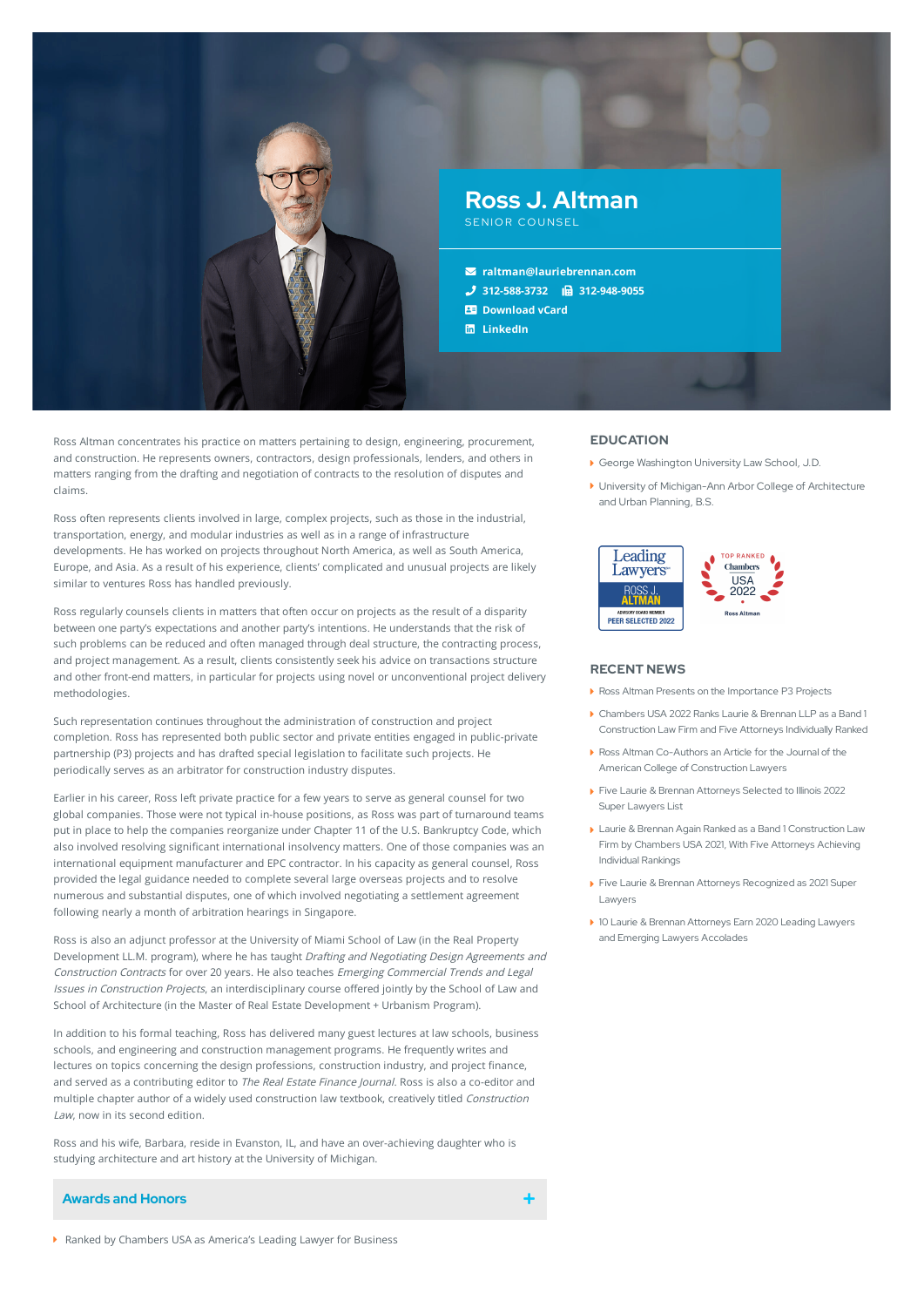- Recognized as a Leading Lawyer in Construction and Real Estate by Leading Lawyers (2020 present)
- Awarded Top Ten recognition in Illinois for Construction and Top 100 for Real Estate Related
- Designated as Illinois Super Lawyer (2005 present)
- ▶ Recognized by Best Lawyers® in Construction Law
- ▶ Named Construction Lawyer of the Year by Best Lawyers® (2011)
- Recommended in Legal 500
- Included in Who's Who Legal's International Who's Who of Construction Lawyers

#### **Professional Organizations**

- American College of Construction Lawyers
- Fellow, Member of Board of Governors (2014 –2017)
	- Chair, Documents Committee (2017 2019)
- American Arbitration Association Panel of Arbitrators for Construction Industry Disputes
- American Bar Association
	- Forum Committee on Construction Industry
	- Former Member, Steering Committee for Division12, Owners and Lenders
- **International Bar Association, Former Member**
- International Construction Projects Committee
- Society of Illinois Construction Attorneys, Founding Member

#### **Representative Matters**

Representative construction projects by ENR sector include:

- General building, including notable high-rise projects in Chicago and New York, destination entertainment and leisure facilities.
- **Manufacturing plants.**
- Power projects, including waste-to-energy, co-generation plants, and renewable energy.
- Industrial process facilities, such as pulp and paper mills, steel mills, pharmaceutical plants, food and other processing facilities.
- Petroleum facilities.
- Transportation, including roads and highways, dredging and marine facilities, bridges, light rail, and intermodal facilities, among others.
- ▶ Hazardous waste projects.
- Telecommunications projects, data centers, and information technology facilities.
- Dams, process water treatment facilities, and other water related projects.

# **Community Involvement**

- Frank Lloyd Wright Preservation Trust, Former Board Member
- ▶ Southeast Evanston Association, Former Board Member
- The Chicago Architecture Center, Former Docent

# **Publications**

Recent publications include:

- Co-Author, "Ingredients of a Successful P3 Project," Journal of the American College of Construction Lawyers (2022)
- Co-Author, "Public-Private Partnerships," Construction Law: Transactional Considerations, IICLE Chapter 5 (2021)
- Co-Author, "Design Professional's Liability to the Contractor," Architect and Engineer Liability: Claims Against Design Professionals, Wolter Kluwer Publishing Chapter 6, Fifth Edition (2020)
- Author, "Participants in the Design and Construction Process," Chapter 2; and "Project Delivery Systems," Chapter 4, Second Edition (2019)
- Construction Law, ABA Publishing
- ▶ Co-Editor, Construction Law, ABA Publishing (2019)
- Author, "Public-Private Partnerships in Construction," Construction Law: Transactional Considerations, Chapter 5 (August 2017)
- **M** "Changes In Transportation Are Poised To Transform Commercial Real Estate," Commercial Investment Real Estate (July 24, 2017)
- The Project Delivery Evolution," Construction Today Magazine (May 17, 2017)
- ▶ Co-Author, "One Sided Contracts: Do They Pay Off?" Contracting Excellence (March 6, 2017)
- Co-Author, "One-Sided Contracts: Do They Pay Off?" Journal of the American College of Construction Lawyers (Winter 2017)
- **M** "Design Professional's Liability to the Contractor," Architect and Engineer Liability: Claims against Design Professionals, at 115, Kevin R. Sido, ed., Aspen Publishers 3d ed. (2006)